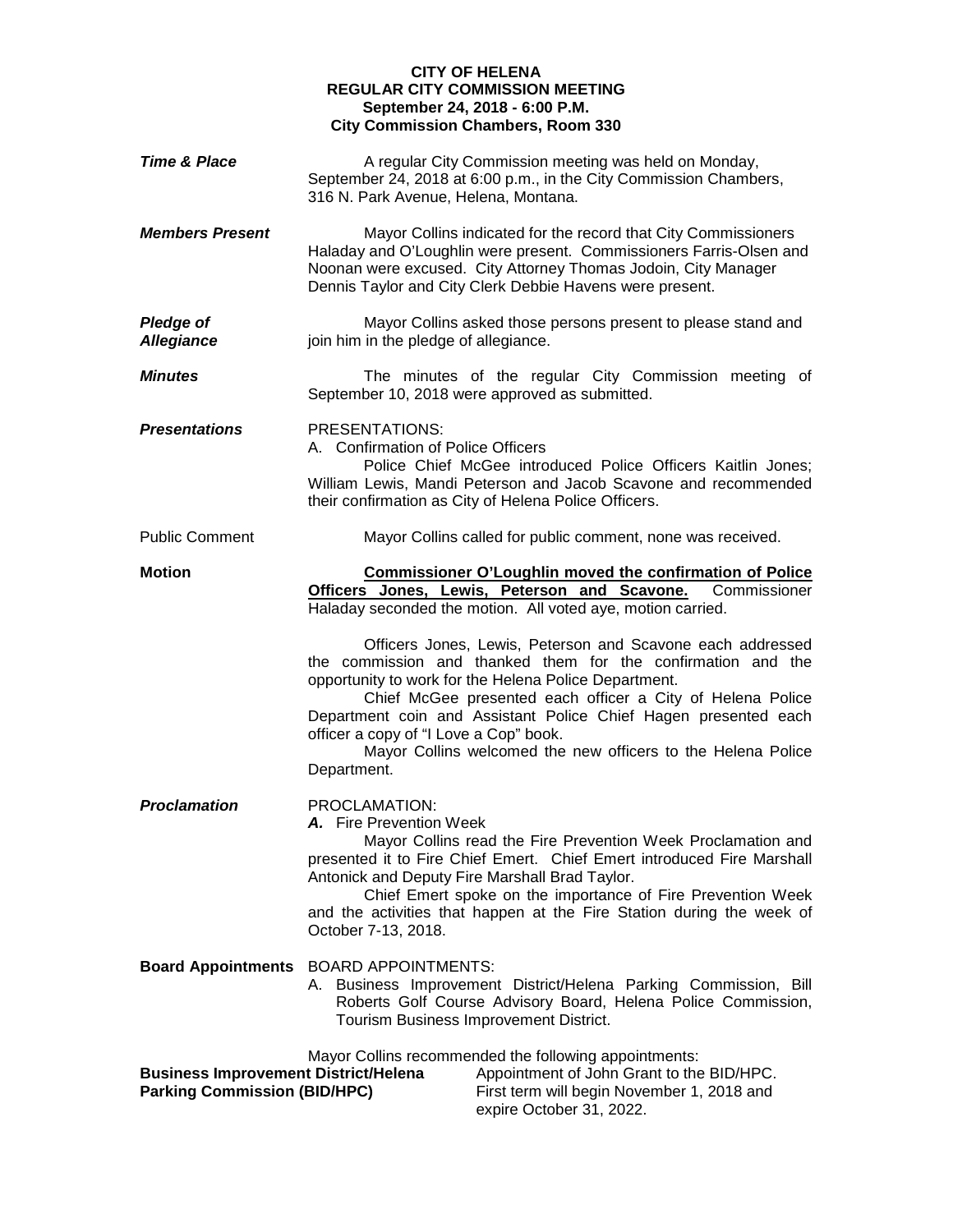City Commission Meeting September 24, 2018 Page 2

| <b>Bill Roberts Golf Course Advisory Board</b>               |                                                               | Appointment of Art Pembroke to the Golf<br>Advisory Board. First term will begin November<br>1, 2018 and expire October 30, 2021.                                                                                                                                                                                                                                                                                                                                                                                                                                                                                                                                                                                                                                                                                                                                                 |
|--------------------------------------------------------------|---------------------------------------------------------------|-----------------------------------------------------------------------------------------------------------------------------------------------------------------------------------------------------------------------------------------------------------------------------------------------------------------------------------------------------------------------------------------------------------------------------------------------------------------------------------------------------------------------------------------------------------------------------------------------------------------------------------------------------------------------------------------------------------------------------------------------------------------------------------------------------------------------------------------------------------------------------------|
| <b>Helena Police Commission</b>                              |                                                               | Appointment of Derek VanLuchene to the<br>Helena Police Commission. First term will begin<br>upon appointment and expire May 1, 2021.                                                                                                                                                                                                                                                                                                                                                                                                                                                                                                                                                                                                                                                                                                                                             |
| <b>Tourism Business Improvement</b><br><b>District (TBID</b> |                                                               | Appointment of Tiffanie Zavarelli to the TBID.<br>The unexpired term will begin upon appointment<br>and expire April 20, 2021.                                                                                                                                                                                                                                                                                                                                                                                                                                                                                                                                                                                                                                                                                                                                                    |
| <b>Public Comment</b>                                        |                                                               | Mayor Collins asked for public comment, none was received.                                                                                                                                                                                                                                                                                                                                                                                                                                                                                                                                                                                                                                                                                                                                                                                                                        |
| <b>Motion</b>                                                | the motion. All voted aye, motion carried.                    | Commissioner Haladay moved approval of the board<br>appointments as outlined above. Commissioner O'Loughlin seconded                                                                                                                                                                                                                                                                                                                                                                                                                                                                                                                                                                                                                                                                                                                                                              |
| <b>Consent Agenda</b>                                        | <b>CONSENT AGENDA:</b><br>Claims<br>А.<br>В.<br>Dennis Taylor | Extension of Interim City Manager contract between the City and                                                                                                                                                                                                                                                                                                                                                                                                                                                                                                                                                                                                                                                                                                                                                                                                                   |
|                                                              | contract.<br>the consent agenda.                              | Mayor Collins on behalf of the city commission, thanked Mr.<br>Taylor for the work he has done and his willingness to extend his<br>Commissioner O'Loughlin also thanked Mr. Taylor for agreeing<br>to extend his contract and for accomplishing the projects that has been<br>completed during his tenure. Commissioner Haladay echoed Mayor<br>Collins and Commissioner O'Loughlin's comments.<br>City Manager Taylor recommended approval of the claims and                                                                                                                                                                                                                                                                                                                                                                                                                    |
| <b>Public Comment</b>                                        |                                                               | Mayor Collins asked for public comment, none was received.                                                                                                                                                                                                                                                                                                                                                                                                                                                                                                                                                                                                                                                                                                                                                                                                                        |
| <b>Motion</b>                                                | All voted aye, motion carried.                                | <b>Commissioner Haladay moved approval of Items A and B on</b><br>the consent agenda. Commissioner O'Loughlin seconded the motion.                                                                                                                                                                                                                                                                                                                                                                                                                                                                                                                                                                                                                                                                                                                                                |
| Bid Award                                                    | <b>BID AWARD:</b><br>А.                                       | Birch Street Water Main Replacement #18-21                                                                                                                                                                                                                                                                                                                                                                                                                                                                                                                                                                                                                                                                                                                                                                                                                                        |
| <b>Staff Report</b>                                          | neighborhood.<br>Helena MT with a bid price of \$218,857.50.  | City Engineer Leland reported presently there are 4 and 6 inch<br>cast iron water mains in Birch Street east of Villard Avenue to National<br>Avenue. This project is replacing old water mains dating from 1966 and<br>1969 that have been subject to multiple breaks due to the ages and sizes<br>of the main. The project is replacing and upsizing the existing 4 and 6<br>inch water mains to new 8 inch ductile iron water main. The project is<br>also adding two new fire hydrants, 6 new gate valves and 14 water<br>services from the new main to the existing curb box. This project will<br>increase overall reliability of the system and fire flows in the<br>The City received 2 bids for the Birch Street Water Main<br>Replacement18-21 on September 11, 2018. The lowest responsible<br>bidder for the project was Hard Rock Road Building & Utilities, Inc. of |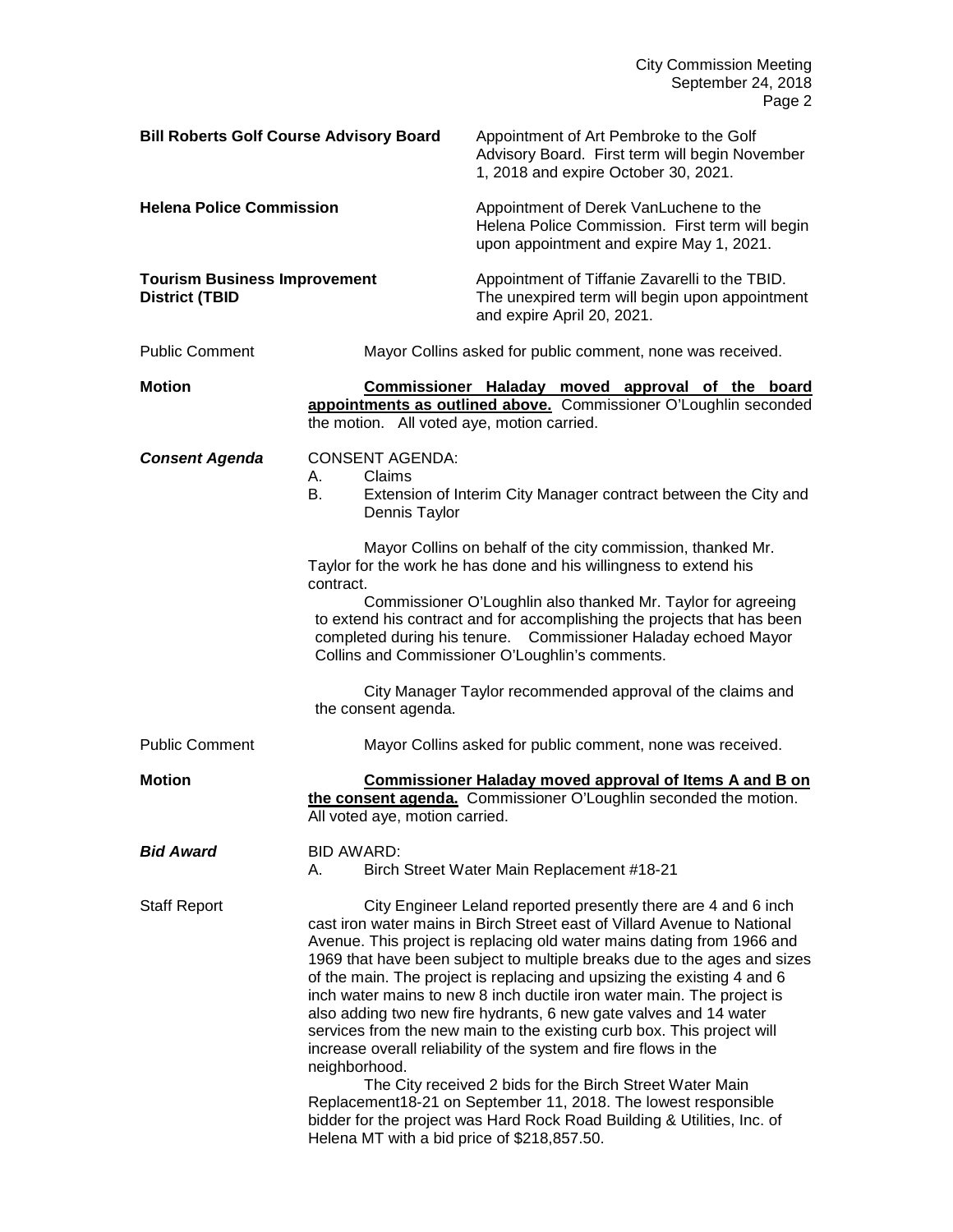|                                                         | The cost for this project is planned to be paid for by the City of<br>Helena out of the Water Utility fund and is a planned upgrade to the<br>City's water system to increase reliability and capacity.<br>Engineer Leland recommended awarding the Birch Street Water<br>Main Replacement #18-21, to the lowest responsible bidder Hard Rock<br>Road Building & Utilities, Inc. in the amount of \$218,857.50.                                                                                                                                                                                                                                                                                                                                                                                                                                                                                                                                     |
|---------------------------------------------------------|-----------------------------------------------------------------------------------------------------------------------------------------------------------------------------------------------------------------------------------------------------------------------------------------------------------------------------------------------------------------------------------------------------------------------------------------------------------------------------------------------------------------------------------------------------------------------------------------------------------------------------------------------------------------------------------------------------------------------------------------------------------------------------------------------------------------------------------------------------------------------------------------------------------------------------------------------------|
| <b>Public Comment</b>                                   | Mayor Collins asked for public comment, none was received.                                                                                                                                                                                                                                                                                                                                                                                                                                                                                                                                                                                                                                                                                                                                                                                                                                                                                          |
| <b>Motion</b>                                           | <b>Commissioner Haladay moved to award the Birch Street</b><br>Water Main Replacement #18-21, to the lowest responsible bidder<br>Hard Rock Road Building & Utilities, Inc. in the amount of<br>\$218,857.50. Commissioner O'Loughlin seconded the motion. All voted<br>aye, motion carried.                                                                                                                                                                                                                                                                                                                                                                                                                                                                                                                                                                                                                                                        |
| <b>Communications</b><br><b>From City Commissioners</b> | COMMUNICATIONS/PROPOSALS FROM CITY COMMISSIONERS<br>Commissioner Haladay referred to a letter from Sleeping Giant<br>Citizens Council asking for a \$1,000 donation to support the Helena Sun<br>Run and asked for commission concurrence for the donation. He noted<br>Commissioners Farris-Olsen and Noonan has submitted an email in<br>support.                                                                                                                                                                                                                                                                                                                                                                                                                                                                                                                                                                                                 |
| <b>Public Comment</b>                                   | Mayor Collins asked for public comment, none was received.                                                                                                                                                                                                                                                                                                                                                                                                                                                                                                                                                                                                                                                                                                                                                                                                                                                                                          |
| <b>Motion</b>                                           | Commissioner Haladay moved approval of a \$1,000<br>donation to the Sleeping Giant Citizens Council for the Helena Sun<br>Run. Commissioner O'Loughlin seconded the motion. All voted aye,<br>motion carried.                                                                                                                                                                                                                                                                                                                                                                                                                                                                                                                                                                                                                                                                                                                                       |
| <b>Report of the City</b><br><b>Attorney</b>            | REPORT OF THE CITY ATTORNEY<br>City Attorney Jodoin had not items to report on.                                                                                                                                                                                                                                                                                                                                                                                                                                                                                                                                                                                                                                                                                                                                                                                                                                                                     |
| <b>Report of the City</b><br><b>Manager</b>             | <b>REPORT OF THE CITY MANAGER</b><br>City Manager Taylor reported the commission will consider the<br>ordinance prohibiting smoking within 30-feet of an indoor public place at<br>the November 19 <sup>th</sup> city commission meeting.                                                                                                                                                                                                                                                                                                                                                                                                                                                                                                                                                                                                                                                                                                           |
| <b>Report from the</b><br><b>Helena Citizens</b>        | REPORT FROM THE HELENA CITIZENS COUNCIL<br>HCC Chair Sumner Sharpe had not items to report on.                                                                                                                                                                                                                                                                                                                                                                                                                                                                                                                                                                                                                                                                                                                                                                                                                                                      |
| <b>Regular Items</b>                                    | CONSIDER A SIDEWALK VARIANCE ON DAVIS STREET FOR<br>Α.<br>507 $1ST$ STREET.                                                                                                                                                                                                                                                                                                                                                                                                                                                                                                                                                                                                                                                                                                                                                                                                                                                                         |
| <b>Staff Report</b>                                     | Engineer Leland reported Robert and Norane Freistadt, the<br>owners of the property located at 507 1st Street, have requested a<br>sidewalk variance for the frontage of the property adjacent to Davis<br>Street. The property is currently being developed and has an approved<br>building plan and permit for a single family home. The approved plans<br>reflect City standard boulevard sidewalk to be installed along the<br>adjacent Davis Street right of way. The sidewalk and drive approach<br>along the 1st Street frontage are existing. Davis Street is City Standard.<br>The east side has steep grades and may require fill along a section of<br>approximately 150 feet in order to install sidewalk to City Standards.<br>There are currently no sidewalks along the east side of Davis south of<br>1st. There is existing sidewalk on the west side of Davis.<br>City Code 7-4-2 requires sidewalk to be constructed along Davis |

Street. There are no advantages or disadvantages to this proposal.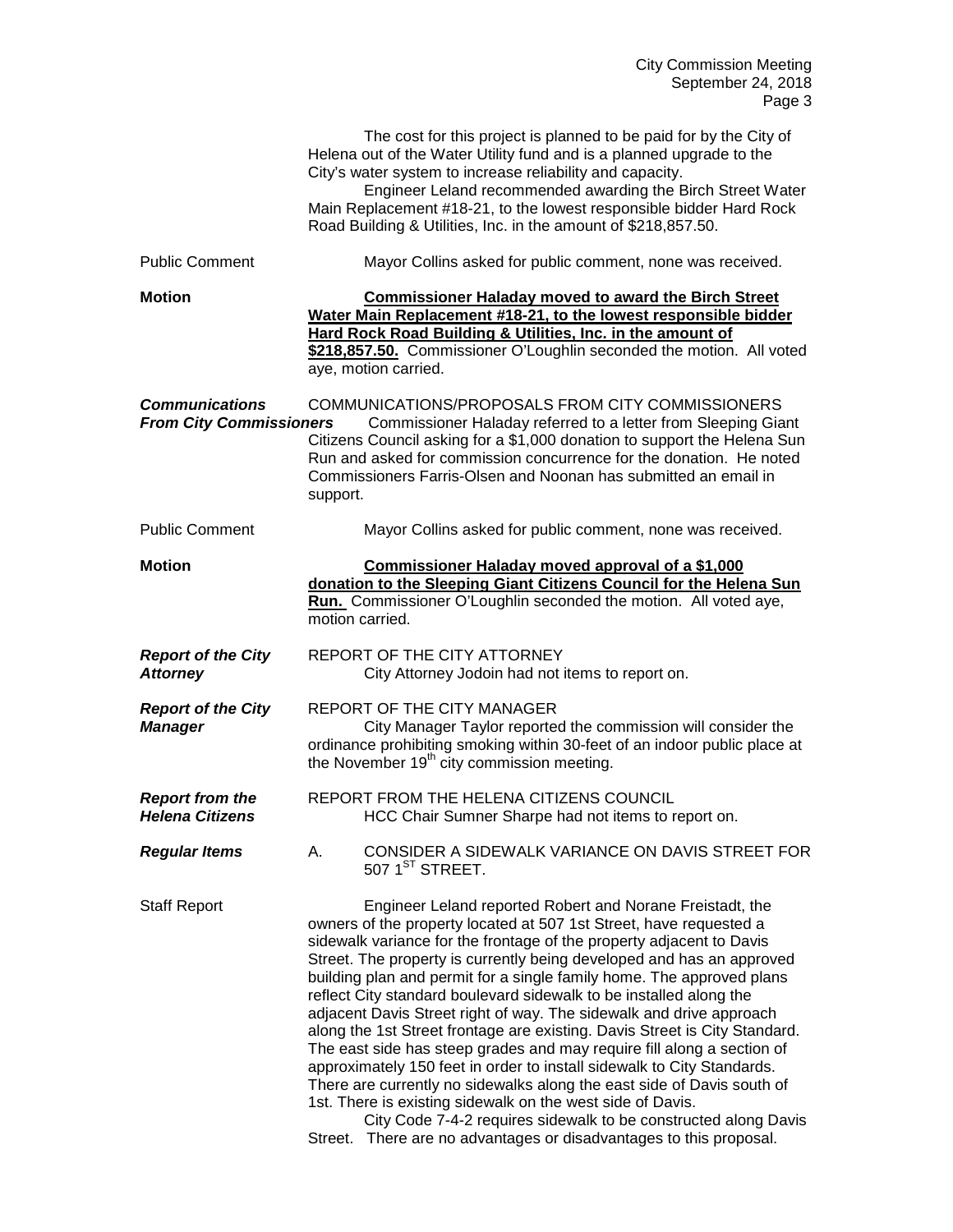|                        | Engineer Leland noted staff does not make a recommendation<br>on variances; the commission can Move to approve, table, or deny<br>deferring the installation of sidewalk along Davis Street, for the property<br>at 507 1st Street.                                                                                                                                                                                                                                                                                                                                                                                                                                                                                                                                                                                                                                                                                                                                                                                                                                                                                                                                                                                       |
|------------------------|---------------------------------------------------------------------------------------------------------------------------------------------------------------------------------------------------------------------------------------------------------------------------------------------------------------------------------------------------------------------------------------------------------------------------------------------------------------------------------------------------------------------------------------------------------------------------------------------------------------------------------------------------------------------------------------------------------------------------------------------------------------------------------------------------------------------------------------------------------------------------------------------------------------------------------------------------------------------------------------------------------------------------------------------------------------------------------------------------------------------------------------------------------------------------------------------------------------------------|
| <b>Discussion</b>      | Commissioner Haladay asked if the houses to the south have<br>sidewalks. Engineer Leland stated the DeFord Path is adjacent to the<br>houses to the south and is used as the sidewalk. Commissioner<br>Haladay asked what hardship is being demonstrated by the homeowner.<br>Engineer Leland stated the applicants have indicated there are no<br>adjacent sidewalks and drainage issues as two hardships.                                                                                                                                                                                                                                                                                                                                                                                                                                                                                                                                                                                                                                                                                                                                                                                                               |
| <b>Public Comment</b>  | Mayor Collins called for public comment.<br>Robert Freistadt, applicant, spoke in support of the variance. He<br>read a prepared statement on their request that outlined the specific<br>issues.<br>Commissioner O'Loughlin asked if access to the property is on<br>1 <sup>st</sup> Street. Mr. Freistadt concurred and explained how the current<br>access was established and how they continue to use it.<br>Commissioner O'Loughlin asked Mr. Freistadt if he plans on an<br>entryway on Davis Street. Mr. Freistadt stated they plan on maintaining<br>the current access on Davis Street.<br>Commissioner O'Loughlin asked if approval could be conditioned<br>on the waiver of a future SID. Attorney Jodoin noted a waiver could be<br>prepared for the property owner to sign.<br>Commissioner Haladay stated he believes boulevard sidewalks<br>calm traffic and this area is heavily used and he is not inclined to<br>approve the variance. However, if the property owner is willing to sign a<br>waiver, he will support the variance.<br>Commissioner O'Loughlin stated she is comfortable moving<br>approval conditioned on the property owner signing a waiver of protest<br>on the creation of a SID. |
| <b>Motion</b>          | Commissioner O'Loughlin moved approval of the variance<br>deferring the installation of sidewalk along Davis Street, for<br>property at 507 1 <sup>st</sup> Street, conditioned on the property owner<br>signing a waiver of protest for a future SID. Commissioner Haladay<br>seconded the motion. All voted aye, motion carried.                                                                                                                                                                                                                                                                                                                                                                                                                                                                                                                                                                                                                                                                                                                                                                                                                                                                                        |
| <b>Public Hearings</b> | <b>PUBLIC HEARINGS:</b><br>CONSIDER A RESOLUTION TO ANNEX AND INCORPORATE<br>А.<br>WITHIN THE BOUNDARIES OF THE CITY OF HELENA THE<br>WHOLLY SURROUNDED AREA EAST OF GRANITE STREET,<br>SOUTH OF HIGHWAY 12 WEST AND GENERALLY WEST OF<br>THE EXISTING CITY LIMITS AND APPROVE THE<br>ANNEXATION PLAN FOR THE AREA.                                                                                                                                                                                                                                                                                                                                                                                                                                                                                                                                                                                                                                                                                                                                                                                                                                                                                                       |
| <b>Staff Report</b>    | Community Development Director Haugen reported on<br>December 19, 2016, the Helena City Commission passed Resolution No.<br>20324 annexing contiguous government property, that being portions of<br>Granite Avenue, Cannon Street, and Hiawatha Street into the City of<br>Helena, Montana. The main purpose of the annexation was to<br>accommodate the installation of city water and/or wastewater into those<br>streets to better serve and develop the area. This installation was done<br>as part of the implementation of the Westside Infrastructure Plan.<br>At the July 11, 2018 Administrative meeting, city staff reviewed                                                                                                                                                                                                                                                                                                                                                                                                                                                                                                                                                                                   |

the Annexation Plan for Extension of Services proposed for this area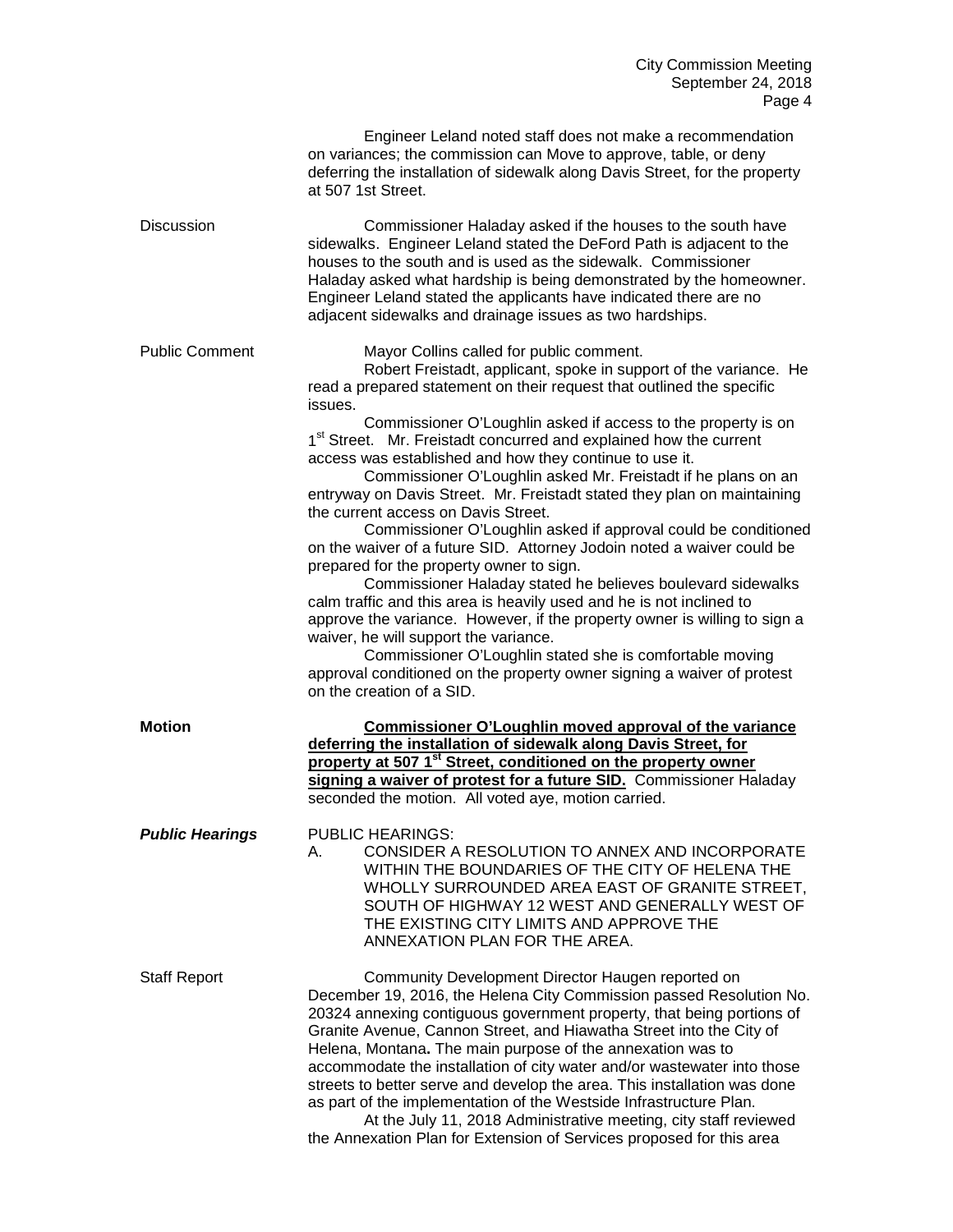being annexed. On July 16, 2018, the Helena City Commission approved final passage of an ordinance prezoning this property to R-2 (Residential); R-O (Residential Office); and B-2 (Commercial) zoning districts, a requirement prior to annexation.

On August 27, 2018, the Helena City Commission passed a Resolution of Intent to Annex all properties east of Granite and north of Euclid that are currently within this surrounded area. At that time they set a public hearing date of September 24, 2018. The proposed effective date of the annexation is December 1, 2018. For the city of Helena to consider annexation of this property under Montana Code Annotated § 7- 2-4501, Annexation of Wholly Surrounded Land, the land to be annexed must be surrounded by the municipality. In this instance the entire area is wholly surrounded on all sides by the city of Helena. Also, according to §7-2-4502, there is not a protest provision available to the property owners. However, once intention to annex is established, the City must give notice to the registered voters in the affected area as well as publish a notice. Over 300 notices were sent out to the registered voters in this area notifying them of this hearing and where to submit comments. In addition to all of the registered voters in the proposed area, the affected property owners were also notified at this time.

The City accepted written comments for a period of 20 days after first publication of the notice to the voters and the property owners within the affected area. As of September 12, only one written comment was received. That comment was a question as to whether the property owner would be required to connect to the city wastewater system upon annexation if they already had a newly installed septic system. According to the proposed annexation plan, they would not be required to do so at this time. The City Commission will hold the public hearing and consider the adoption of a resolution approving the annexation. City staff is recommending an effective date for the annexation of December 1, 2018.

The subject properties for this annexation are designated as "Mixed Use" an "Urban" on the Future Land Use Map in the 2011 Growth Policy. The Growth Policy also identifies the Westside as an area that should be a focus of the City's annexation efforts. This property is located within the Urban Services boundary and those areas have been given a priority for consideration of annexation and the extension of city services. A portion of the land being considered under this annexation is the area to be benefitted from the infrastructure project funded in part by the TSEP grant awarded to the City.

An annexation plan has been prepared to describe how the City will provide city services. In addition to the current water and/or sewer services, municipal police protection, fire protection, street maintenance, and other municipal services to the property to be annexed on substantially the same basis and in the same manner as such services are provided within the rest of the municipality. That service plan is being considered for adoption as part of the resolution of annexation.

This action allows for a more efficient manner of providing water and wastewater services to areas not currently served by the City. It facilitates more infill development opportunities on the Westside. It would help to eliminate some septic systems in the area and would limit the need for others in the Helena area as a whole and allow currently vacant facilities and other properties to be served in a more effective manner.

The annexation of this property would provide land for development in a more efficient urban pattern and provide an opportunity to more effectively manage the infrastructure, water and wastewater systems, and the transportation network in the area. It would also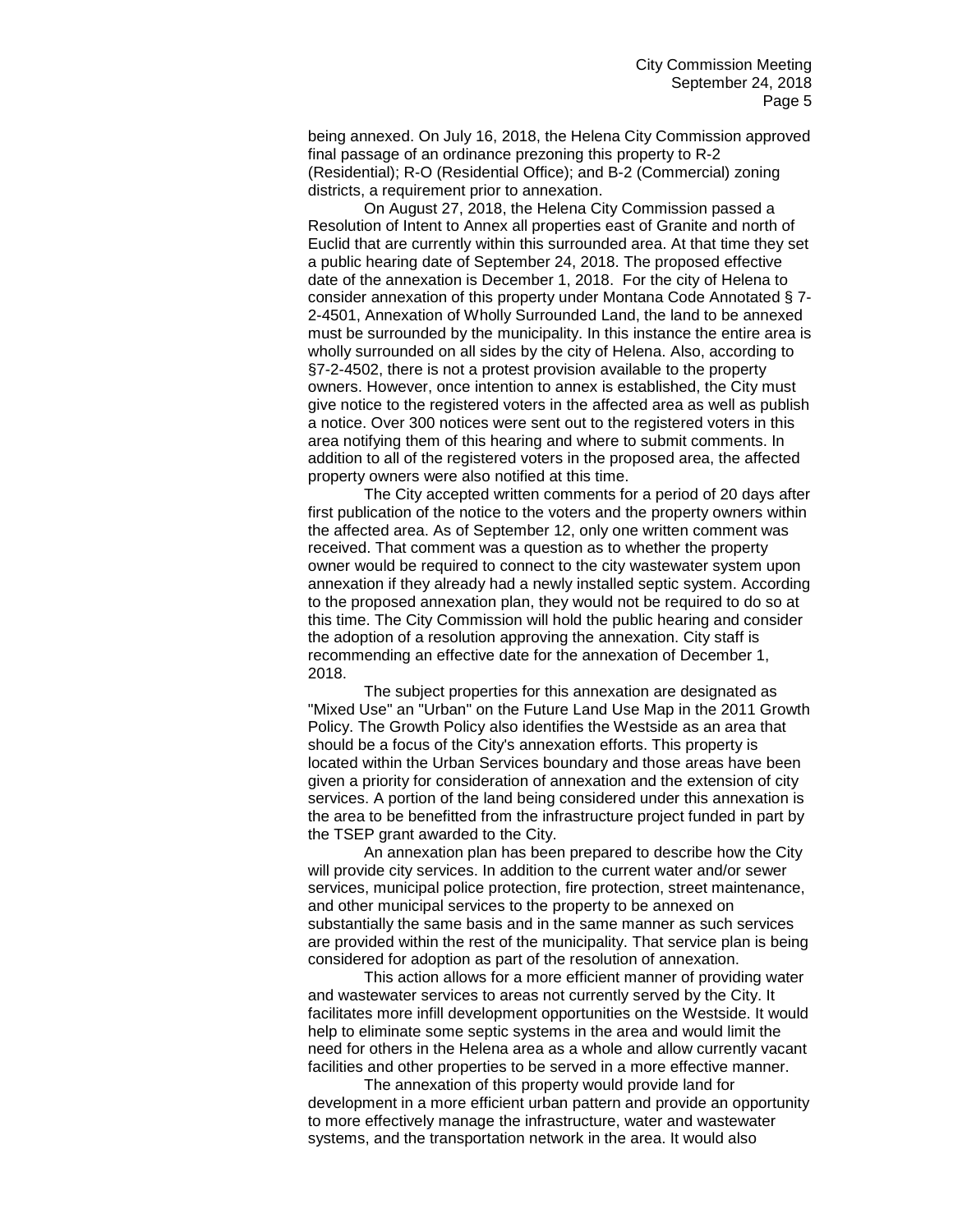provide the opportunity and space for the development of housing in a higher density pattern than would be developed when relying on septic tanks and wells. In addition, all new structures and major modifications of building will be completed to the most current energy efficiency codes adopted by the City.

The current property owners will see changes in their taxing structure and the assessment that they will be required to pay.

Director Haugen recommended approval of a resolution annexing the wholly surrounded area east of Granite Street as legally described in the attached resolution, approving the Annexation Plan for Extension of Services for the area, and setting an effective date of December 1, 2018.

Public Testimony Mayor Collins declared the public portion of the hearing open and called for any public testimony.

> Commissioner Good-Geise asked Director Haugen if she mentioned the city and county has been working on this. Director Haugen clarified she stated the county has been part of the conversation regarding the annexation. Commissioner Good-Geise stated the county has not been a part of the conversation for the annexation being considered tonight.

> Jo Fohn, 2126 Knight Street, stated she is disappointed on how this project has moved forward. She asked about the TSEP funding and what portion of the project will it be used for. Director Haugen stated the TSEP grant is for Phase I and II. Ms. Fohn asked if the residents still have 20-years to hook into city services or do they only have seven years. Director Haugen clarified the infrastructure will be installed within seven years and the payback is up to 20 years. Ms. Fohn stated this will be a massive financial burden.

> Colleen Nichols, 913 Granite, stated her home sits on four lots and she believes the residents have been misled regarding the installation of infrastructure being for fire protection only, which is not the truth. Ms. Nichols suggested there be a onetime hookup fee for property owners instead of per square footage assessment.

> Catherine Ries; 2105 Knight Street, spoke in opposition of the annexation of the Westside properties. This process has been ongoing for a very long time and the financial burden to the property owners will be a hardship.

Ms. Ries spoke of the wholly surrounded area and asked who petitioned the annexation of Granite Street and Highway 12.

Director Haugen explained the process for annexation of right-ofway; at the request of the city, the county commission petitioned to have Granite Street annexed. The city also received a petition to have Highway 12 annexed; the city cannot annex right-of-way unless there is a petition. Attorney Jodoin stated Highway 12 is not a city street; however, it is in the city limits. The city is required to annex adjacent right of way when a property owner requests their property be annexed. Ms. Reis asked the commission to vote no on the annexation until more information and clarification before moving forward.

Dan McClean, 913 Hiawatha, spoke in support of the annexation. He noted his property already has city water and stated there are benefits to having city services and it costs to install it.

Val Wilson, 850 Silverrette, expressed concerns about the transparency of costs and referenced the information that was in the brochure the city provided; what is the methodology and what is the costs to the property owners. Ms. Wilson spoke on what the annexation plan is and noted based on the information provided to the property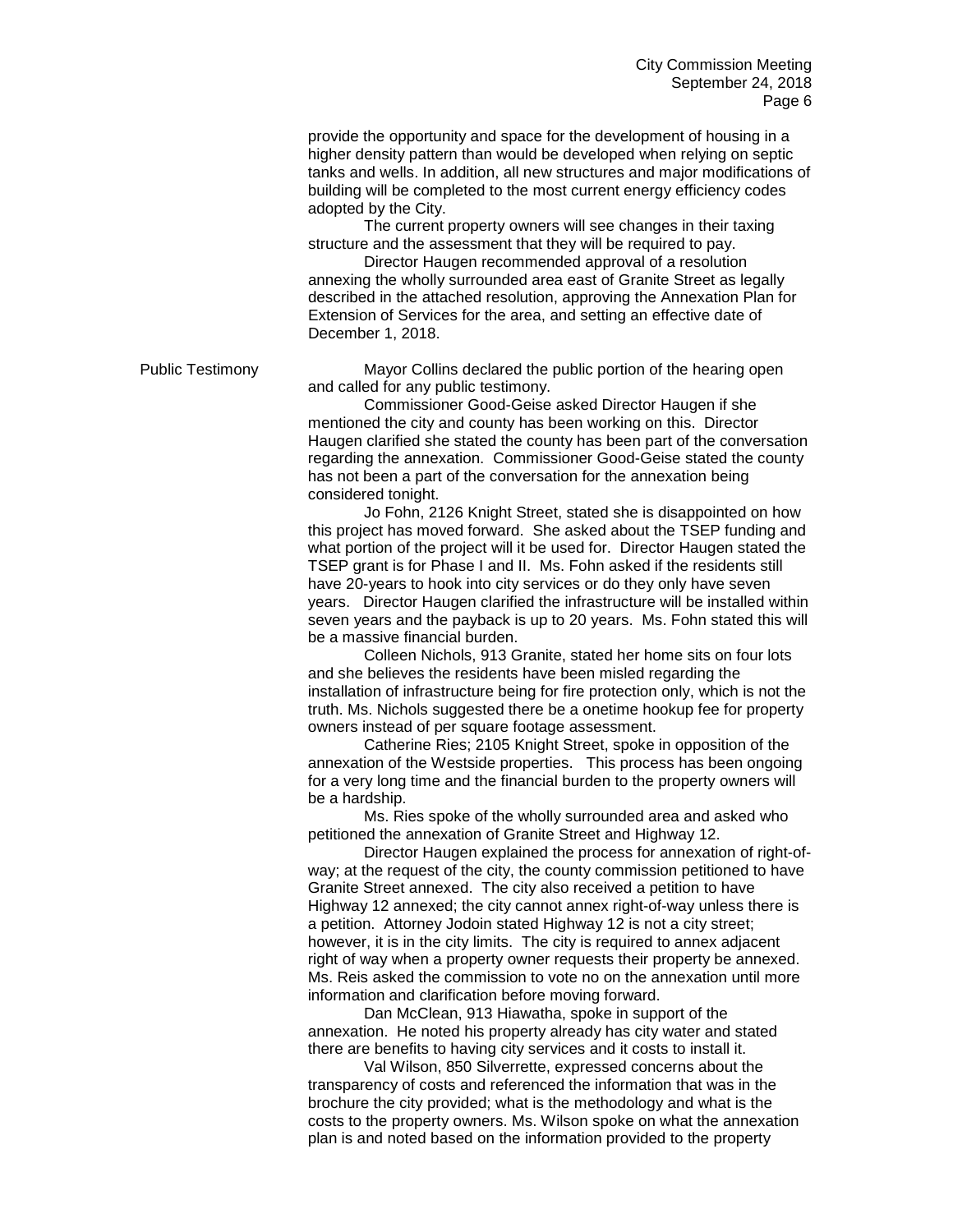owners, it does not comply with the MCA. More clarity would take care of those concerns. Ms. Wilson stated the annexation of the area will improve the neighborhood and services, the concern is the costs to the property owners.

Jeff Kuhn, 2016 Choteau Street, stated this discussion has been ongoing for many years; his concerns are what the costs will be for individual property owners. In addition, the property owners have no right to protest annexation. He asked that a plan with detailed costs be developed.

John Hardy, 2216 Cannon Street, stated he bought his property knowing of the pending annexation; he asked if the low or no interest loan would still be available to the property owners.

Engineer Leland stated the TSEP grant will not be used for this Phase III; the grant is for Phase I and II. The city has hired a consultant who is doing the design and preliminary plan. There are no associated costs to the project until the project is completed. It is hard to estimate the costs due to the costs of material and the type of soil. The best estimate is what has been done in the area. It is an estimate until additional information can be developed.

Attorney Jodoin reiterated there is nothing in this resolution of annexation that requires the property to hook up to water and sewer. The plan is to when the property owner needs it, they can hook up. The commission has expressed the desire, per the plan, to recoup the costs. Per past practice, the most equitable way to spread the costs is per square footage. No requirement to connect or develop all of the property; vacant lots will not accessed. It will be up to the property owner to connect.

Attorney Jodoin reviewed the requirements of MCA when a property owner is within 200' of city services, state law requires property owners to visit with city for potential hook-up. It is not a function of the annexation being considered tonight.

There being no further public testimony, Mayor Collins closed the public portion of the hearing.

**Motion Commissioner Haladay moved approval of a resolution to annex and incorporate within the boundaries of the City of Helena the wholly surrounded area east of Granite Street, south of Highway 12 West and generally west of the existing city limits and approve the annexation plan for the area, and setting an effective date of December 1, 2018.** Commissioner O'Loughlin seconded the motion.

Discussion Commissioner Haladay stated this discussion has been ongoing; he has heard the same questions throughout the process and Attorney Jodoin has clarified and answered the questions, specifically giving an unknown cost for infrastructure that is not installed. When Granite Street was annexed a couple of years ago, there was discussion on fire protection, emergency services and snow plowing and it was made very clear when we annexed Granite, it would create a wholly surrounded area and would be slated for annexation. This has been an open discussion and a subjective fact.

> Commissioner Haladay also clarified for County Commissioner Good-Geise the Westside annexation was discussed at the July joint work session.

Commissioner Haladay stated he does not see any way to slow this down; the city commission did delay the Joslyn Street annexation for one-year to allow the residents to pursue special districts and that did not happen. At this time, it makes sense to move forward and the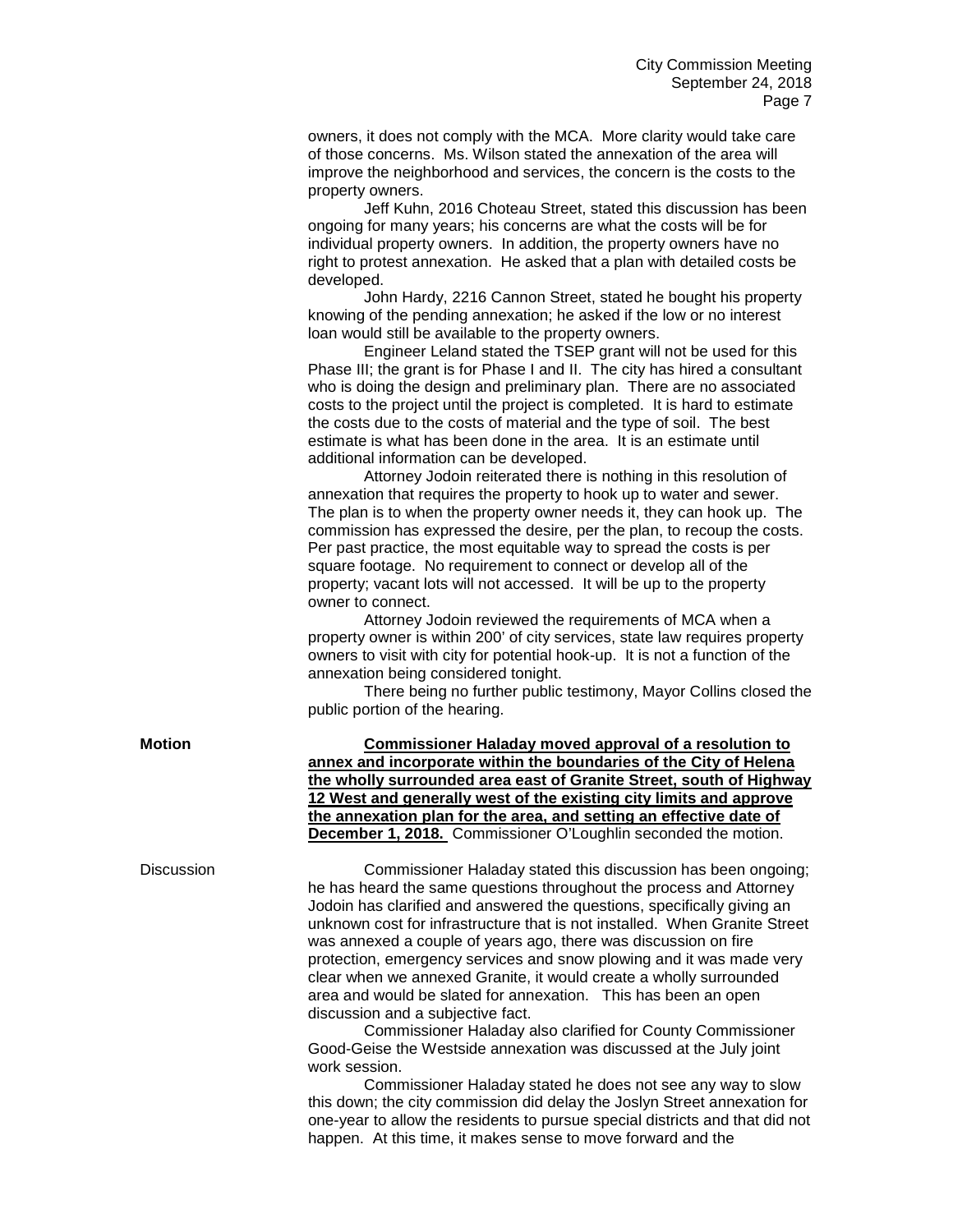commission can determine the rebate program once the project is completed. .

Mayor Collins thanked Attorney Jodoin for the clarifying comments and he too supports moving forward.

Commissioner O'Loughlin stated she supports moving forward and appreciates the public comments, including the concerns with costs. She asked staff to continue to work with the public and answer their questions and be clear on what steps the city will be taking.

Mayor Collins noted all questions will be addressed by the City Manager.

**Vote All voted aye, motion carried. Resolution 20490**

B. CONSIDER FINAL PASSAGE OF ORDINANCE 3242 CREATING THE DOWNTOWN URBAN RENEWAL DISTRICT AND ESTABLISHING THE BOUNDARIES THEREOF AND ADOPTING THE DOWNTOWN URBAN RENEWAL DISTRICT PLAN, INCLUDING TAX INCREMENT PROVISION PURSUANT TO TITLE 7, CHAPTER 15, PARTS 42 AND 43, MCA.

Staff Report Director Haugen gave the background of the previous Downtown Urban Renewal District and the TIF District, which funded updates to the Civic Center, the creation of the pedestrian mall, improvements to several city owned buildings including Grand Street and the City-County Building and several infrastructure projects.

> On May 21, 2018 the City Commission approved a Resolution of Necessity for the proposed Downtown Urban Renewal District area. The resolution states "Blight exists in the area and that rehabilitation and/or redevelopment are necessary, and that an urban renewal plan will be developed to address the blight.

> On September 10, 2018 the Helena City Commission approved first passage of an ordinance creating the Downtown Urban Renewal District (URD) and establishing the boundaries thereof, and adopting the Downtown Urban Renewal District Plan (Plan), including tax increment provision pursuant to Title 7, Chapter 15, Parts 42 and 43 MCA. They established September 24, 2018 as the date of a public hearing to consider final passage of the ordinance.

MCA Section 7-15-4213 requires that the Consolidated Planning Board review the Urban Renewal Plan and provide a written recommendation to the City Commission as to whether the Urban Renewal Plan conforms to the 2011 Growth Policy. On August 21, 2018 the Planning Board heard a presentation regarding the Urban Renewal Plan and the goals identified in the Plan. The presentation also evaluated how these goals were in conformance with the city's current Growth Policy as amended by the Downtown Neighborhood Plan. They also heard some recommendations regarding possible changes to the Plan intended to address the comments that had been received on the Plan. At that meeting, the Planning Board made a formal recommendation for the City Commission's consideration that the Downtown Urban Renewal Plan and its goals were in conformance with the 2011 Growth Policy and the Downtown Neighborhood Plan. The Planning Board also recommended that the City Commission consider the recommended changes to the Plan. The Planning Board's recommendation and the proposed changes were presented to the City Commission for their consideration on September 10, 2018.

The Commission instructed staff to draft language to consider the incorporation of these changes. A copy of the recommended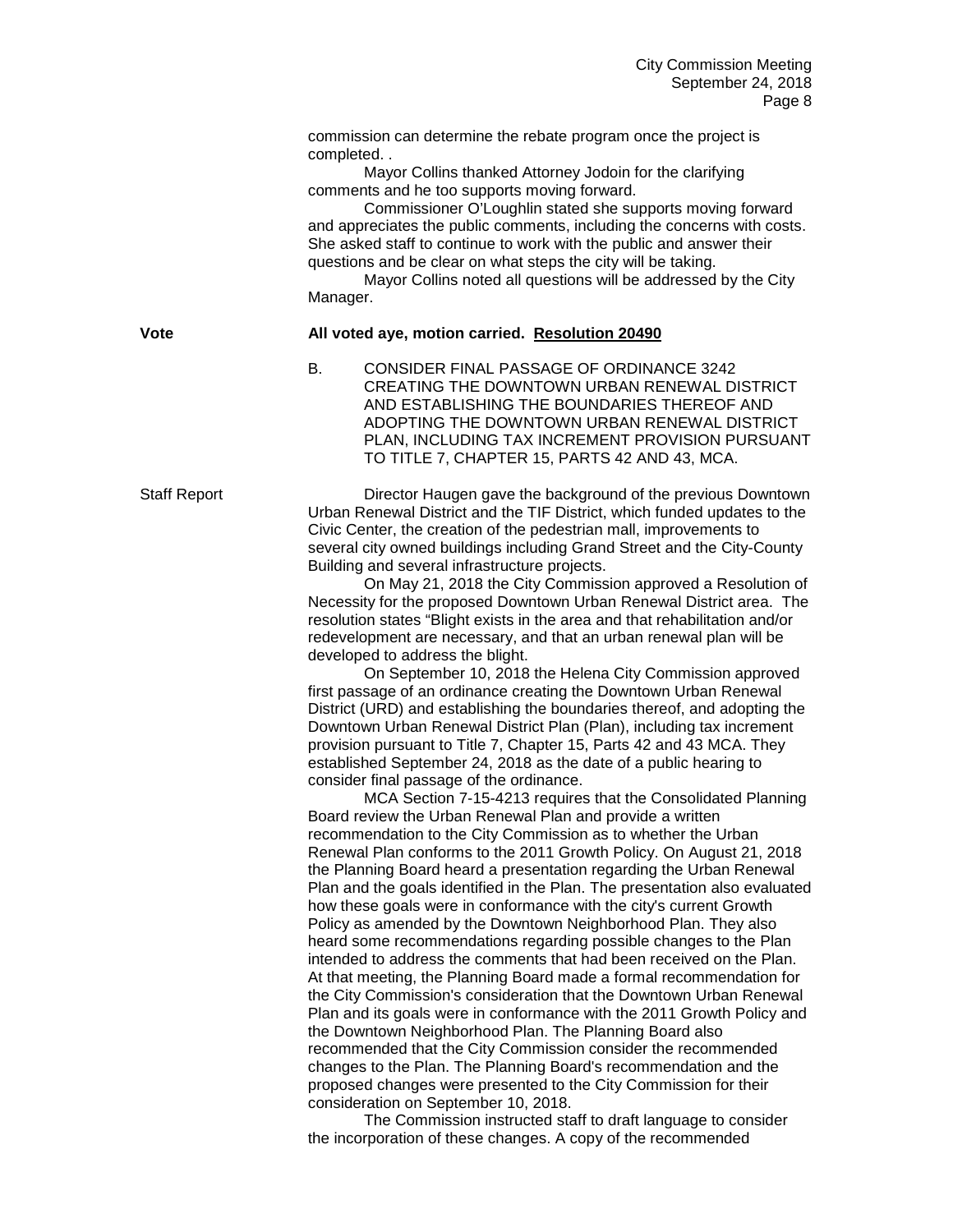changes from the Planning Board is attached to this memo. The draft ordinance attached to this memo has incorporated language to reflect the changes to the Goals. In addition, the motion directs staff to incorporate the other recommended changes to the Plan.

Notices of the hearing were sent to all property owners whose names appear on the county treasurer's tax rolls as the owners or purchasers under contract. In addition, Lewis and Clark County and the Helena School District were also notified about the hearing and provided an opportunity to comment on the plan and the creation of the District.

## A copy of the draft plan can be found on this link tap://www.helenamt.gov/cd/planning/current-

projects/downtownurban.html. A hard copy of the plan can be obtained by contacting the Community Development Department located at 316 N. Park, Helena, MT.

Once approved by the City Commission, staff will finalize the Plan. Once that is completed, the Plan and other required documents will be sent to the Montana Department of Revenue so that they can certify the base year for the district and the subsequent tax increment.

The purpose of the action is to take public comments with regard to the formation of the Downtown Urban Renewal District and the proposed Downtown Urban Renewal District Plan.

The creation of the District and resulting opportunities associated with the various mechanisms identified in the Plan would help to encourage revitalization and redevelopment of the Downtown. The city of Helena Growth Policy identifies this area as an area with potential for infill and redevelopment and as a designated "Mixed Use" area. The approval of the Downtown Neighborhood Plan further identified the creation of the URD as one of the tools for implementing the goals in the Plan. The creation of the District will help accomplish some of these goals and is one of the few tools that cities have to encourage redevelopment in an area. It encourages public/private partnerships.

It is anticipated that the actions resulting from the implementation of the Plan will increase the overall taxable value of the proposed District. The increased tax revenue that is associated with that increase in taxable value will be redirected back into the district and will not be available to be used elsewhere in the city, the county or the School District.

The Planning Board and staff's recommended amendments are included in the ordinance presented to the commission tonight. She also reviewed the map of the proposed district and noted there has been discussions on extending the boundaries of the district.

Director Haugen noted she has received questions regarding the creation of the Downtown Urban Renewal District, to include how this will affect my taxes; what is the difference between the Downtown Urban Renewal District and the Business Improvement District and the comment they didn't want the use of TIF funds for required projects, i.e. ADA requirements.

Director Haugen reviewed how the District will be assessed; the difference between the Downtown Urban Renewal District and the Business Improvement District and the criteria to use TIF funds will be set by the Tax Increment Advisory Board

Director Haugen recommended approval for final passage of Ordinance 3242 creating the Downtown Urban Renewal District and establishing the boundaries thereof; adopting the Downtown Urban Renewal District Plan, with the amendments recommended by the Helena/Lewis and Clark County Consolidated Planning Board, including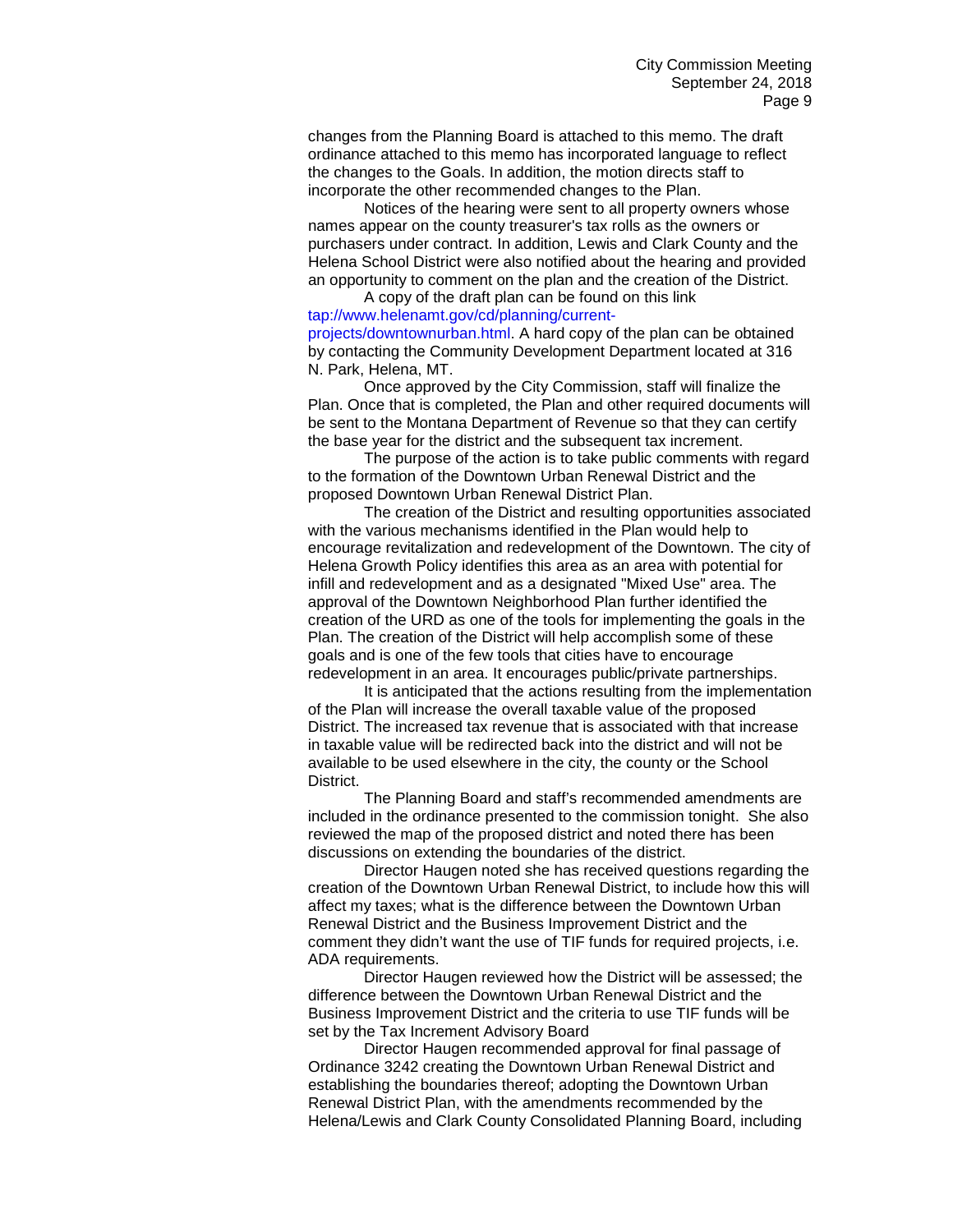a tax increment provision pursuant to Title 7, Chapter 15, parts 42 and 43 of the MCA.

Discussion Commissioner O'Loughlin referred to Exhibit A which was included in the packet; however, Exhibit B was not. Director Haugen noted due to the size of the Downtown Urban Renewal District Plan, staff did not print it out separately; however, the commission previously received the plan. The ordinance reflects the Planning Board's recommended changes.

Manager Taylor stated based on the last discussion, the Planning Board's recommended changes would be proposed tonight and are reflected in the ordinance included in the packet.

Public Testimony Mayor Collins declared the public portion of the hearing open and called for any public testimony.

> Rex Seeley, property owner, spoke in support of the ordinance creating the Downtown Urban Renewal District, establishing the boundaries and adopting the Downtown Urban Renewal District Plan, including a Tax Increment Provision.

Sid Godolphin, asked what the base tax year will be if approved. He also spoke in favor of the Downtown Urban Renewal District and TIF Provision.

Vicki Holmer, 300 S. Park Avenue, stated it looks like she is part of the District and she is concerned as she hasn't looked at the plan. Many historic building were torn down during the previous urban renewal. Ms. Holmer stated she would like to know what the real plan is before the commission moves forward. If it is not tearing down historic buildings, she supports it.

There being no further public testimony, Mayor Collins closed the public portion of the hearing

Discussion Manager Taylor stated the Downtown Urban Renewal District is outline in the Downtown Master Plan that was adopted by the commission and many of the features for eligible projects are described generally in the ordinance. The problem always is until the district boundary is defined, the tax year is established and then if you have additional property investment and property taxes, you can then create the increment. Manager Taylor reviewed the process in identifying the eligible projects and funding them within a TIF District. If the commission takes action on this by the end of the year, this tax year will be the base year, if you decide not to act the base year will be the next tax year. The TIF District will sunset after 15-years. Anytime there is a larger project, the city could issue bonds to help fund and the district would be extended until the bonds are paid off.

> Director Haugen commented the urban renewal activities in the 1970's were the result of the model city program; the main facet in carrying out the model city program was the concept of demolishing the old and building new. There is nothing in the current plan that recommends demolition; there is language that encourages historic assets. Director Haugen assured the commission and public the plan does not contemplate the demolition of historic buildings.

Commissioner O'Loughlin referred to Page 4 of the ordinance and noted the Planning Board added the following language "and avoidance of demolition of historic buildings, where feasible, encouraging ground floor use with transparency."

Commissioner Haladay stated the plan is available on the city's web page or contact the Community Development office.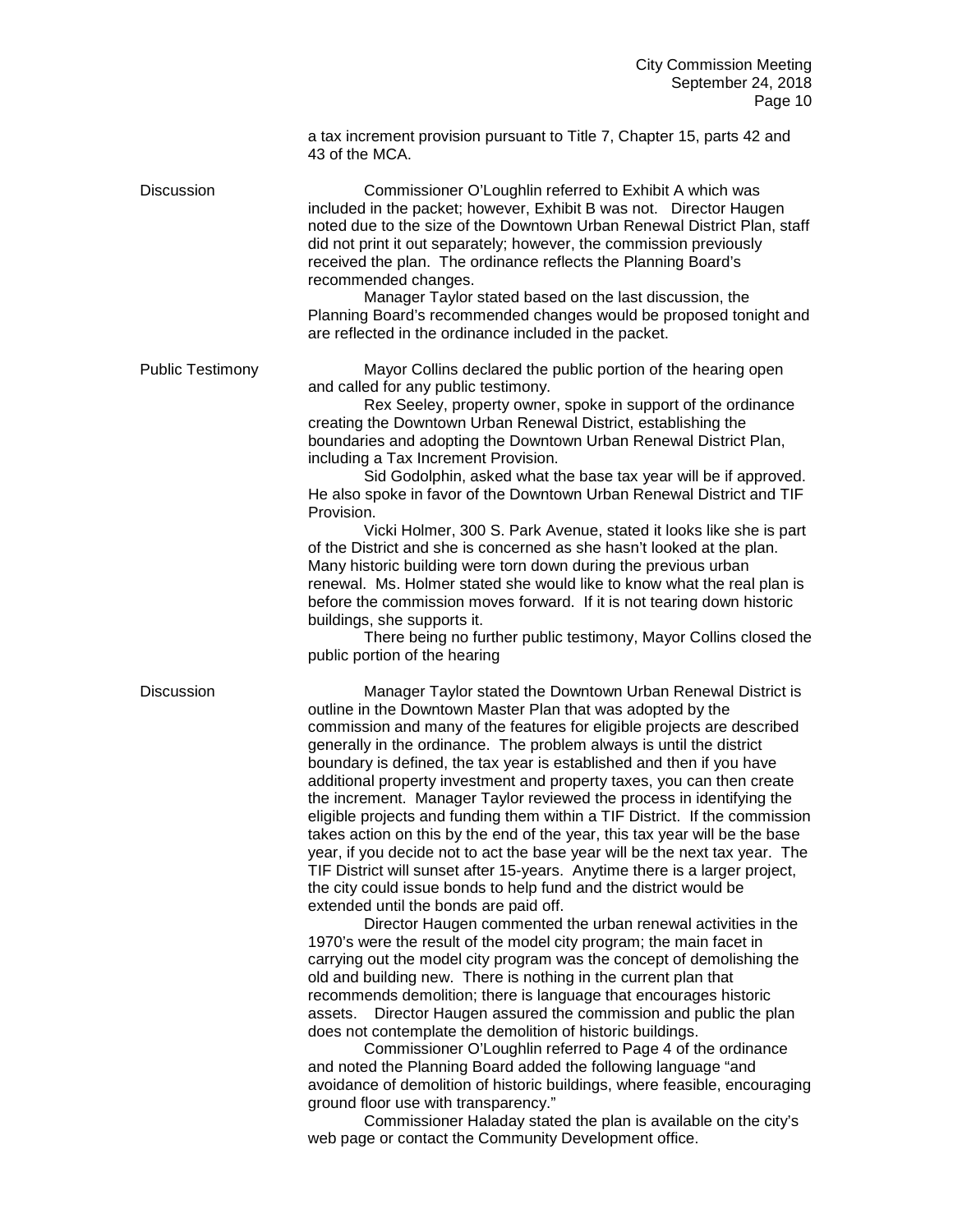Commissioner O'Loughlin asked how the Planning Board determines the proposed boundaries are within the intent of the Growth Policy. Director Haugen stated under state law, there is no guidance for the Planning Board when considering if the proposed boundaries are consistent with the Growth Policy. The Planning Board reviewed the document and reviewed the Downtown Urban Renewal Plan, it was based on the boundary the commission had set forth in the resolution of necessity and in the Urban Renewal Plan. They didn't just focus on the map, they looked at the goals of the Urban Renewal Plan, the Downtown Master Plan and the 2011Growth Policy.

Commissioner O'Loughlin noted the commission has had the discussion of the necessity of this district and the study conducted by the consultant as far as moving forward with this is very clear. There was also discussion of the inclusion of Centennial Park and the exclusion of the residential properties adjacent to the downtown area. Given the conversation the commission has had over the course of the last month or so about the development and preservation of housing, she would like to think about rather the commission should ask the Planning Board to reconsider the boundaries of the district, specifically the neighborhoods adjacent to downtown.

Commissioner O'Loughlin stated she is very supportive of moving forward in creating the Downtown Urban Renewal District; but she would like to consider tabling final passage and ask the Planning Board to consider the boundary.

Commissioner Haladay asked if we agree to table this with the intent it is passed before the end of 2018 so we can get the base tax year, what are the next Planning Board meetings and what does the turnaround look like in regards to any boundary discussions. Director Haugen stated without calling a special meeting of the Planning Board, they meet the third Tuesday of the month which will be October  $16<sup>th</sup>$ . Staff would have to prepare a map that shows the change; she does not see any changes to the goals and foundation of the plan. Once the Planning Board reconsiders and makes a recommendation, the hearing before the city commission would have to be re-advertised. Staff would also have to contact the Department of Revenue (DOR) for a list of property owners. Staff could get all the work done by the end of the year, the process has to be completed by January and submitted to DOR by February and they have to act once they receive the required documents. Commissioner Haladay asked what the timeline is for submitting the documentation to DOR and them taking action. Director Haugen noted DOR has a list of items that has to be submitted for certification of the district.

Manager Taylor stated if the commission wants to readjust the boundary, it is his recommendation the commission consider the Planning Board's proposed recommendations and adopt final passage of the ordinance. With the approval the plan would be established and the only question would be district boundary. Staff would then take that back to the Planning Board and get some guidance from them.

Manager Taylor noted it is not prohibited to use TIF funds outside the district. He asked if the commission has a proposed boundary, give staff direction to take back to the Planning Board. The last meeting in 2018 is December  $17<sup>th</sup>$  and staff will work backward from there to assure the process is completed by the end of the year.

Commissioner O'Loughlin stated she understands the interest in moving this forward in an expeditious way, however, we need to get it right the first time and not have to revisit after approval. It is not necessarily just about using the TIF funds but looking more broadly at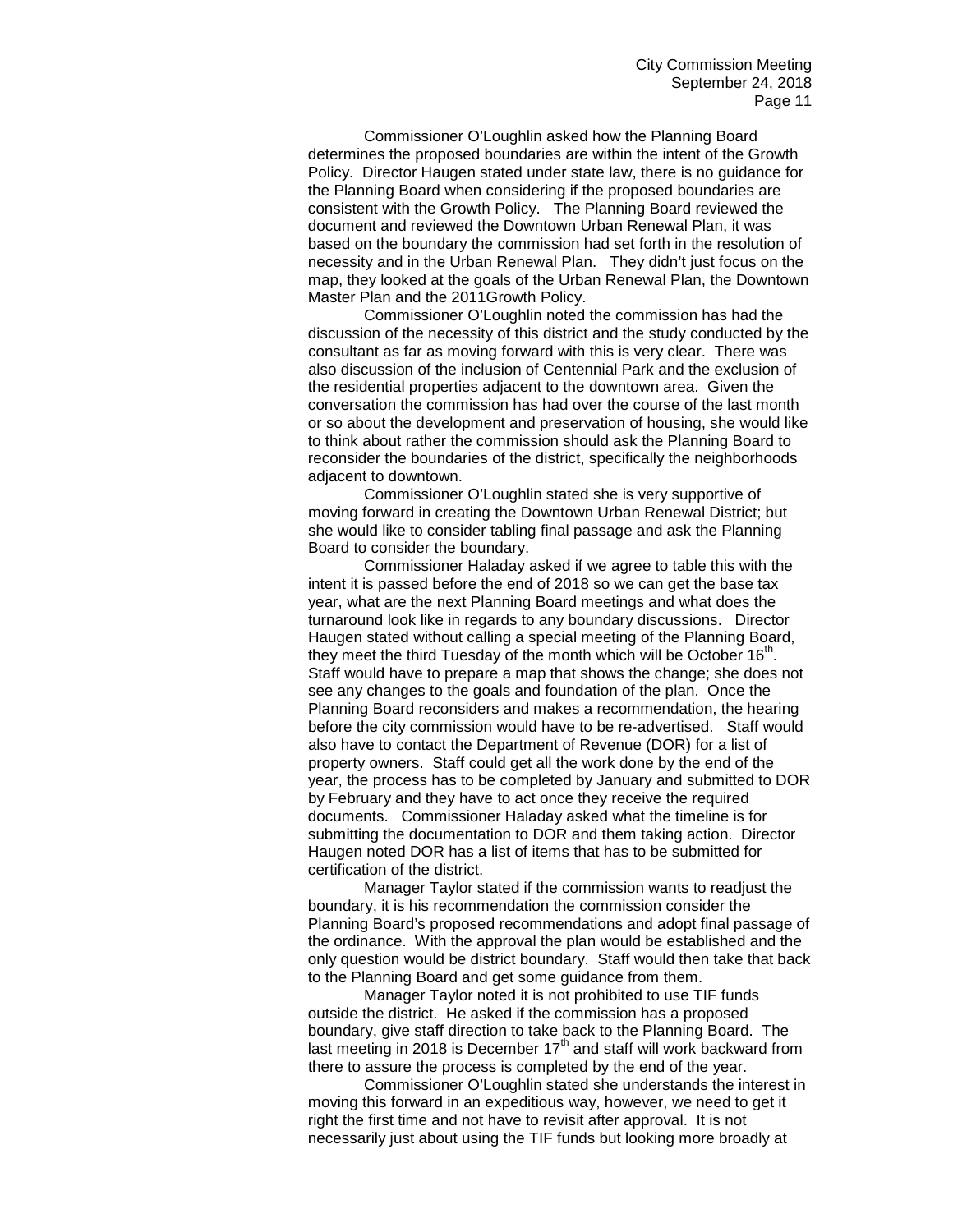what the downtown area will look like. An important piece of the conversation has been around multi-use and housing within the urban area. There was a brief discussion on why some properties were included and some were not. Given the conversations the commission has had over the last couple of months, she asked that we move quickly but take another look at the boundary line. Commissioner O'Loughlin stated she strongly supports the district, but wants to make sure the boundary is correct.

Mayor Collins stated he would like to move this forward.

Commissioner Haladay asked if the commission tables this tonight and looks at the boundary, and find our back up against the wall, is there any reason why the commission couldn't hold the hearing and adopt what is currently being considered. Attorney Jodoin stated that could be done if the motion tonight is to table the final passage of the ordinance to the call of the City Manager. He noted there may be other questions that need answered if the boundary is changed and stated staff will visit with DOR.

Commissioner Haladay asked if there is any other practical harm if we table this. Director Haugen stated the whole key to getting this done is to have 2018 as the base year; if that does not happen, then we do not capture any improvements made in any buildings or structures this coming year. Commissioner Haladay stated if the commission tables this tonight, staff can look at the questions and bring it back at the next administrative meeting for further discussion. He is comfortable with tabling this to the call of the City Manager with the understanding that if we hit a roadblock the same proposal could be considered.

Manager Taylor reviewed the process and issues staff will review and bring back before the commission. Commissioner Haladay asked if the boundary can be amended once the TIF District is created. Attorney Jodoin concurred.

Lee Shubert encouraged the commission to adopt the plan and then amend if necessary. Do not derail the implementation of the plan as presented tonight.

Commissioner O'Loughlin asked Attorney Jodoin if he is suggesting the commission adopt what is in front of them and then come back and amend the boundary or table it to the call of the City Manager. Attorney Jodoin stated both options are doable.

Commissioner Haladay stated he is comfortable either way, as long as we hit the same base year.

| Motion        | Commissioner O'Loughlin moved approval of the                            |
|---------------|--------------------------------------------------------------------------|
|               | amendments to Ordinance 3242, as proposed by the Planning                |
|               | <b>Board.</b> Haladay seconded the motion. Motion carried 2-1 with Mayor |
|               | Collins voting no.                                                       |
| <b>Motion</b> | Commissioner O'Loughlin moved to table, to the call of the               |
|               | City Manager, final passage of Ordinance 3242 creating the               |
|               | Downtown Urban Renewal District and establishing the boundaries          |
|               | thereof; adopting the Downtown Urban Renewal District Plan, with         |
|               | the amendments recommended by the Helena/Lewis and Clark                 |
|               | County Consolidated Planning Board, including a tax increment            |
|               | provision pursuant to Title 7, Chapter 15, parts 42 and 43. City         |
|               | Commissioner Haladay seconded the motion. Motion carried 2-1 with        |
|               | Mayor Collins voting no.                                                 |